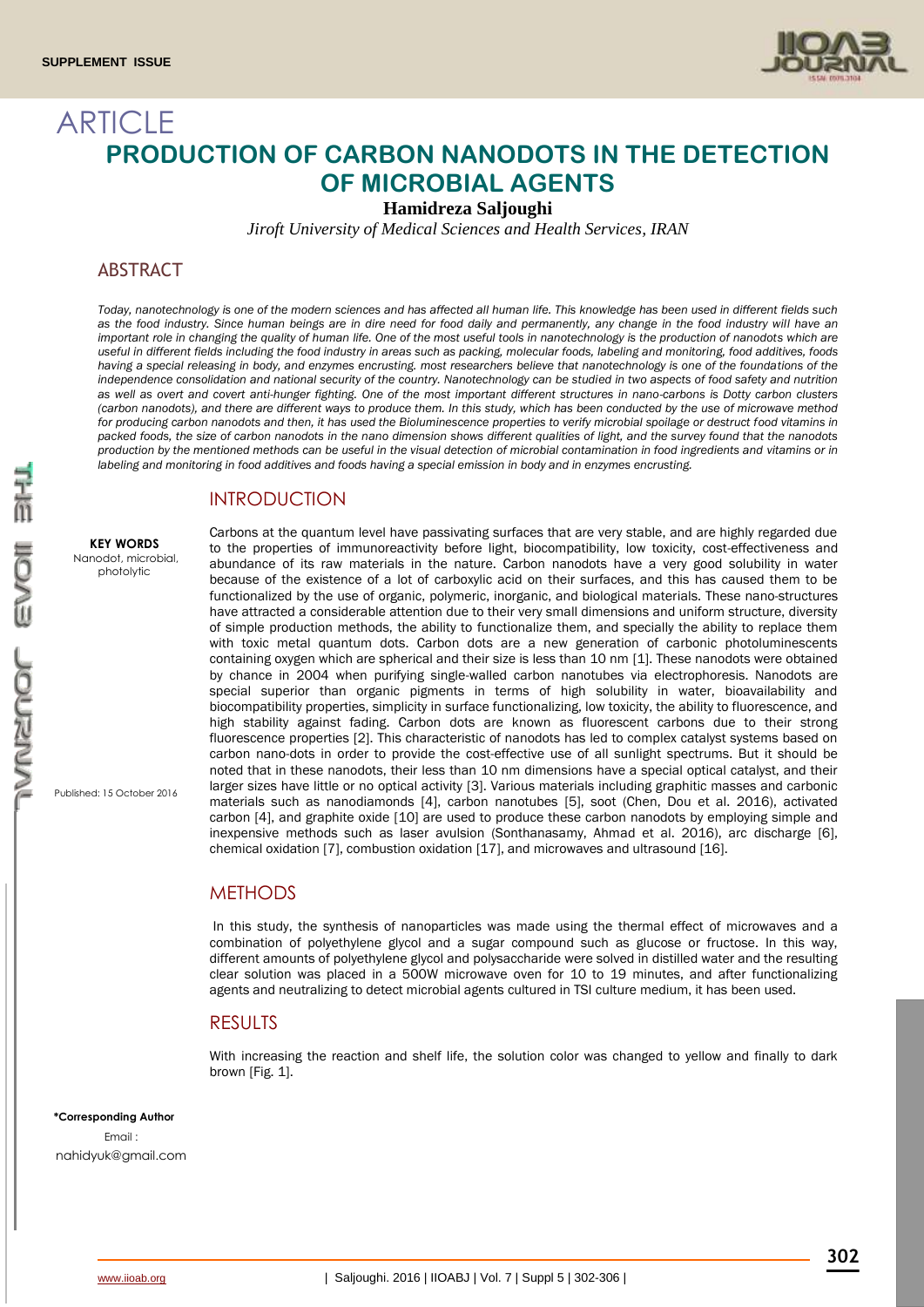



**Fig. 1:** The color change of the solution containing raw materials from yellow to dark brown with a higher irradiation time represents the generation of carbon nanodots.

……………………………………………………………………………………………………….

Due to the reaction prolongation under microwave conditions, the generated nanoparticles become slightly larger and find the ability to have light emitting at higher wavelengths as well. In this way, after 5 to 10 minutes irradiation, microwave of carbon nanodotes with sizes from 2.65 nm to 2.75 nm were obtained. Finally, the generated nanodots were resulted after removal of ethylene glycol by using the flooded concentrated sulfuric acid, and the generated carbonic mass were resulted by using distillation in 2M citric acid, and then by neutralization through sodium carbonate and removal of salt by the use of dialysis bag of 5 nm carbon nanodats [12]. The nanodots were deactivated through reaction with 4, 7, and 10-trioxo, 1 and 3-tridecan ethylene diamine, olein amine, or polyethylene glycol (PEG) at 120°C for 72h under a nitrogen atmosphere, and finally, by creating a level agent binding to bacteria, they led to the nanodot binding to bacteria and finally, identifying the microbial agent. Infrared spectroscopy showed the Fourier transformation of a tensile band in the area of 1572 cm-1 in accordance with carbon-carbon doubled bond and a vibratory band in the area of 1375 cm-1 in accordance with carbon-hydrogen bond. From the images of Transmission Electron Microscopy (TEM), the existence of crystal structure consisted of a similar network space was demonstrated. Elemental analysis proved the existence of carbon nanodots rich of carbon and oxygen with 57 wt% carbon, 7.5 wt% hydrogen, 8.5 wt% nitrogen, and 27 wt% oxygen [Fig.2].



**Fig. 2:** Generation of carbon nanodots by absorbing microwave irradiation.

………………………………………………………………………………………………………. Nanodotts generated in this way have absorption bands at about 320-260 nm. Carbon nanodots have an optical absorption with end stretching up to visible light range in the ultraviolet light range [Fig. 3].



**Fig. 3:** The optical absorption on carbon nanodots in the visible to ultraviolet light spectrum.

……………………………………………………………………………………………………….

Since the surface agents groups attached to nanodots are effective across absorption wave of nanodot, the nanodot absorption band increases into longer wavelengths after being functionalized with TTDDA or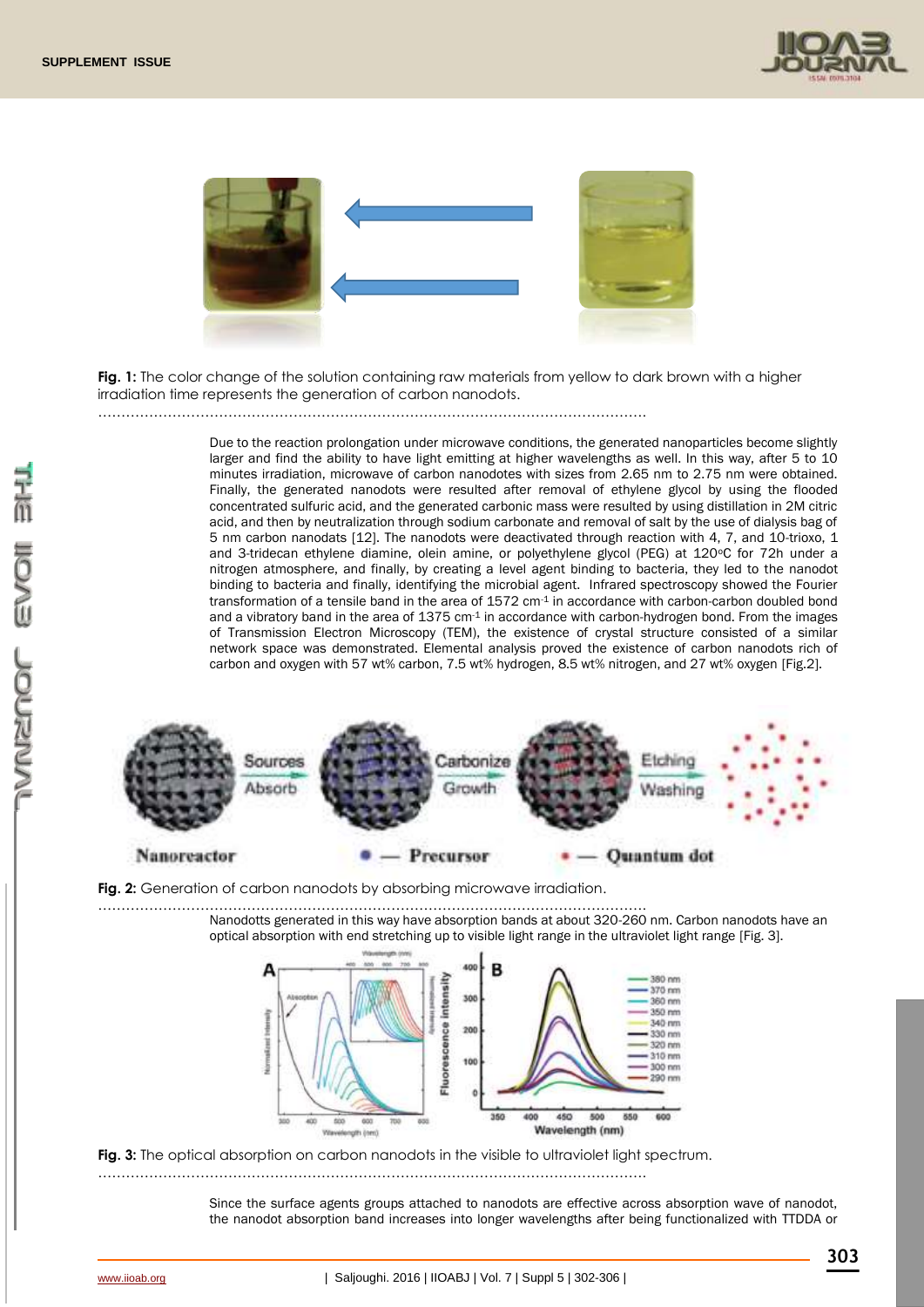

Organosilane [9]. Two main optical characteristics of nanodots are based on the emission by surface energy traps and the effect of quantum size, so that the blue emission (shorter wavelengths) is resulted from the effect of quantum size and the green emission (longer wavelengths) is resulted from the effect of surface energy traps [15]. It should be noted that the exited optimal property of nanodots depends on the existence of the surface agents in the relevant nanodots and the nanodot size, so that according to the investigations conducted by Gang, Hu et al (2014), nanodots with a small size of 1.2 nm are dispersed in the ultraviolet area and nanodots with the size of 1.5-3 nm are dispersed in the area of visible light and the types with the size larger than 3.8 nm are dispersed in the area near infrared [Fig. 4&5].





……………………………………………………………………………………………………….



**Fig. 5:** Different emission spectrums of nanodots with different sizes.

……………………………………………………………………………………………………….

Since agent groups have different energy levels, which can lead to produce a group of emission traps, when a light at a special wavelength is provoked, it causes the brightness of carbon nanodot, and in this case, the surface state of emission traps will determine the dispersion; now if the related carbon nanodot surface is neutralized through oxidation and other reactions of surface modification by the use of specified organic groups, then the light emission will simply be seen through shifting into red. Usually, surfacecounteractive materials are agents having amine groups or polymers such as octadecylamine and/or polyethylene glycol. Research shows that different oxidation of nanodots surfaces leads to the emission of different optical colors [13]. In the investigations, it was indicated that carbon nanodots are used due to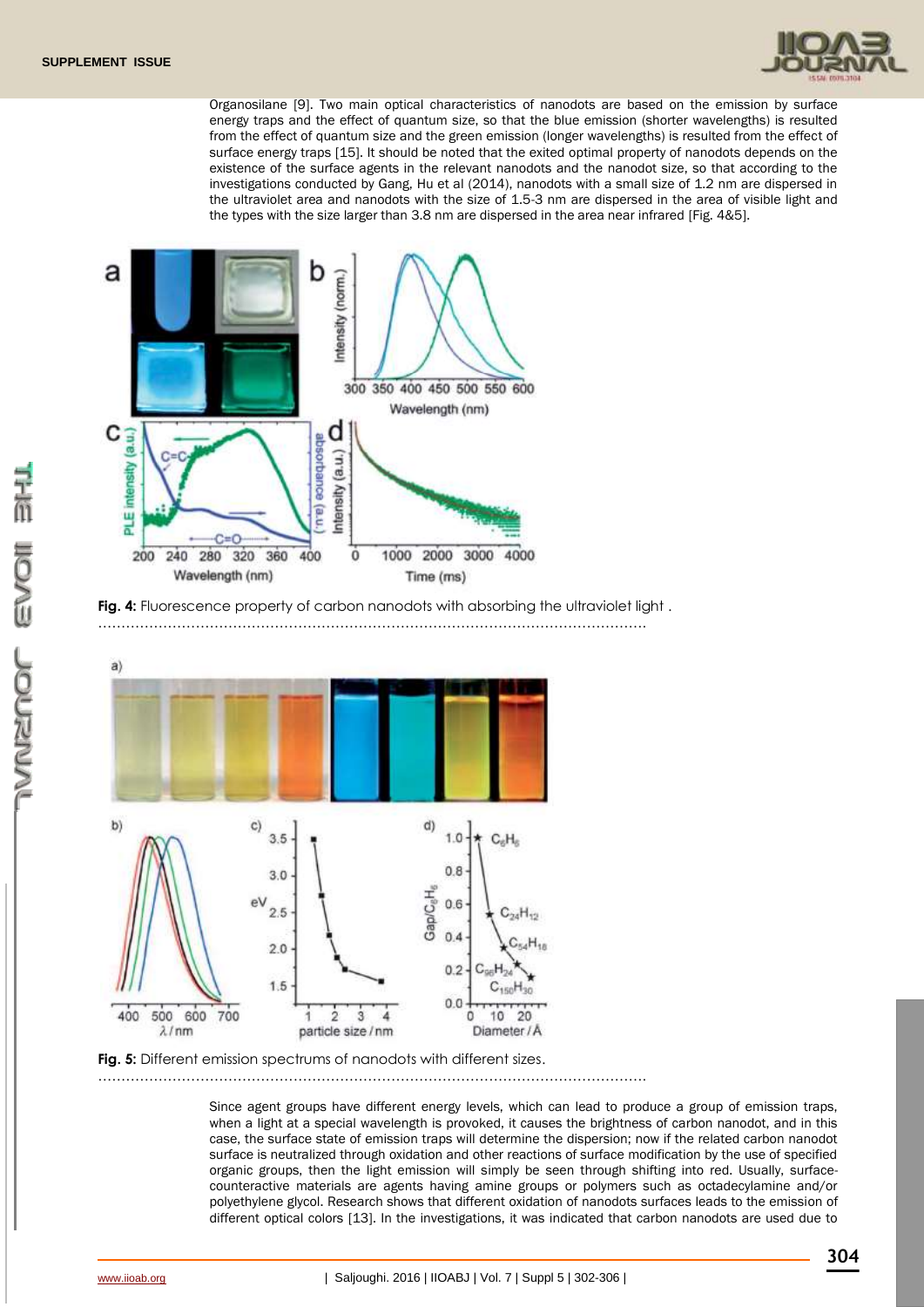

their unique light induction properties and the excellent ability of electron diffraction as a choice for photovoltaic and optimal catalyst applications. Therefore, by creating targeted surface agents on these nanodots and then by oxidation of the relevant surface agents through oxidizing agents that are created in bacteria – considered as agents of food spoilage – or oxidizing agents that are created as a result of physical destruction of nutrients including vitamins, carbon nanodots can be dispersed, and accordingly, by the use of optical imaging process from such a exited nanodots in the mentioned state, the contaminated food sample can be immediately identified, and even if the surface-oxidizing agent can be designed in such a way that it is exclusively produced by a special bacteria, a novel method for the detection of the relevant bacteria can be conducted. In this study, exclusively by creating surface agents bonding to bacterial antigens, the ability of optical identification of bacteria has been gained [Fig. 6.a &b).



**Fig. 6(a):** different images of transversal electron microscope from generated carbon nanodots; **(b)**  fluorescence property of carbon nanodots employed in the detection of bacterial samples and vitamin agents or animal food agents.

……………………………………………………………………………………………………….

### DISCUSSION AND CONCLUSION

As expressed, due to the prolongation of the reaction under microwave conditions, the generated nanodots become slightly larger and gain the ability to have optical dispersion across longer wavelengths. In this way, after 5-10 min irradiation, carbon nanodots microwave waves in the size of 2.65-2.75 nm are resulted. This process in Liu & He experiments showed that 5 nm carbon nanodots have photoluminescence strength. Also, as expressed, the nanodots were deactivated through reaction with 4, 7, and 10-trioxo, 1 and 3-tridecan ethylene diamine, olein amine, or polyethylene glycol (PEG) at 120°C for 72h under a nitrogen atmosphere, and finally, by creating a level agent binding to bacteria, they led to the nanodot binding to bacteria and finally, identifying the microbial agent. Infrared spectroscopy showed the Fourier transformation of a tensile band in the area of  $1572 \text{ cm}^{-1}$  in accordance with carbon-carbon doubled bond and a vibratory band in the area of 1375 cm-1 in accordance with carbon-hydrogen bond. The existence of longer wavelengths after functionalizing carbon nanodots according to Gang experiments was completely clear. In the investigations, it was indicated that carbon nanodots are used due to their unique light induction properties and the excellent ability of electron diffraction as a choice for photovoltaic and optimal catalyst applications. Therefore, by creation of targeted surface agents on these nanodots and then by oxidation of the relevant surface agents through oxidizing agents that are created in bacteria – considered as agents of food spoilage – or oxidizing agents that are created as a result of physical destruction of nutrients including vitamins, carbon nanodots can be dispersed, and accordingly, by the use of optical imaging process from such a exited nanodots in the mentioned state, the contaminated food sample can be immediately identified, and even if the surface-oxidizing agent can be designed in such a way that it is exclusively produced by a special bacteria, a novel method for the detection of the relevant bacteria can be conducted. In this study, exclusively by creating surface agents bonding to bacterial antigens, the ability of optical identification of bacteria has been gained.

CONFLICT OF INTEREST There is no conflict of interest.

ACKNOWLEDGEMENTS None

FINANCIAL DISCLOSURE None

### **REFERENCES**